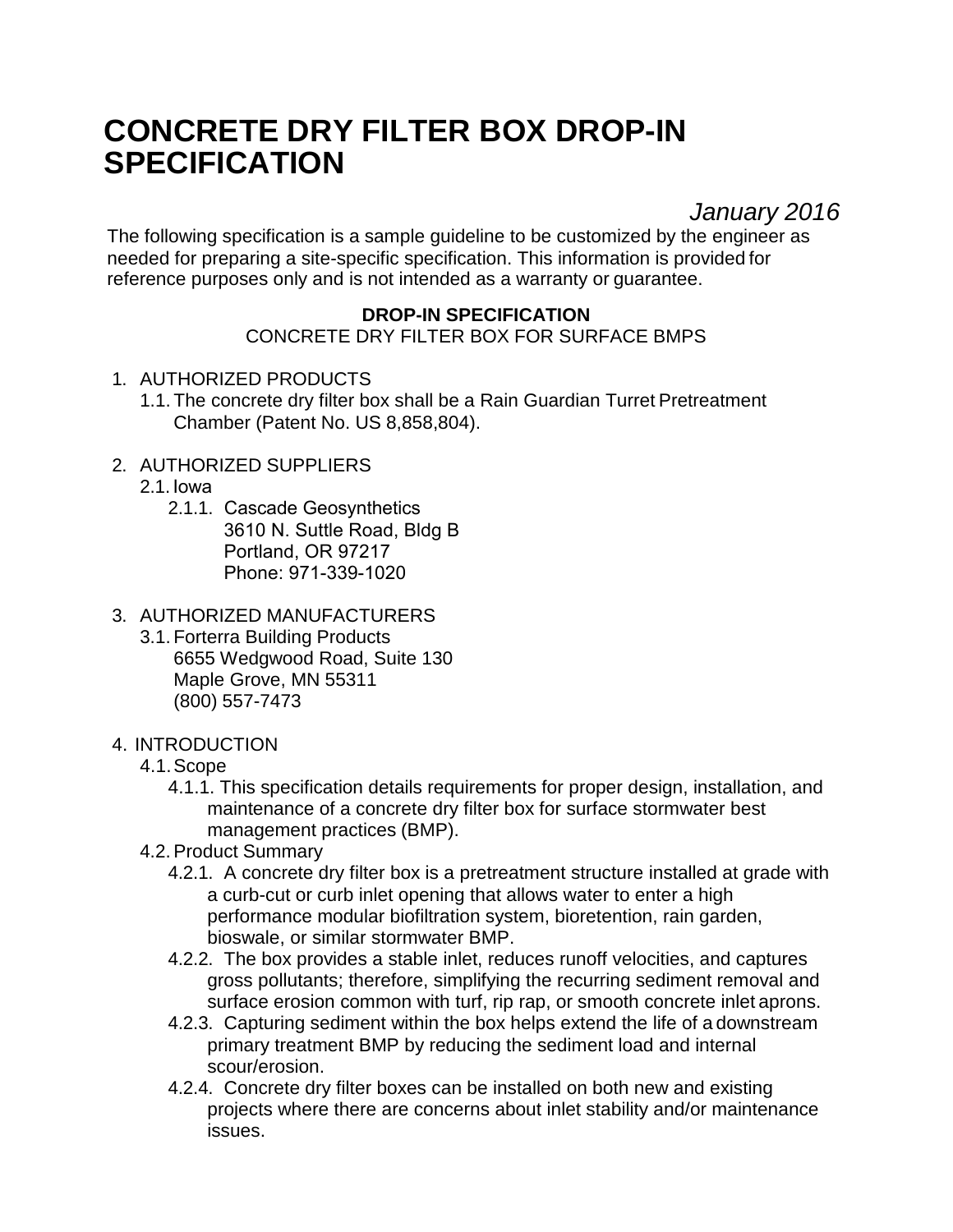## 5. SPECIFICATIONS

- 5.1. Functional components of the concrete dry filter box must include the components listed below and meet the standards in Table 1.
	- 5.1.1. Top grate
		- 5.1.1.1. Top grate mechanically separates larger debris pieces (e.g. leaf litter and garbage) from stormwater runoff, thereby increasing storage space for sediment and finer debris within the unit. In addition, the top grate of the box must minimally support pedestrian foot traffic loads due to frequent positioning in the road right-of-way.
	- 5.1.2. Impermeable side walls
		- 5.1.2.1. Impermeable side walls which, when connected to a water permeable filter sidewall, create a debris and sediment trap. Chamber therefore allows heavier solids to settle and collect in an easy to clean location. The side walls also contain flow, thereby preventing inlet erosion.
	- 5.1.3. Water permeable filter sidewall
		- 5.1.3.1. The water permeable filter sidewall is independently connected to the impermeable side walls. The permeable filter allows for the box to dry out between runoff events, easing maintenance by preventing the need to remove sediment/debris in a slurry state. It also prevents anoxic conditions and habitat for mosquito reproduction.
	- 5.1.4. Impermeable debris walls

5.1.4.1. Impermeable debris walls capture floatables when BMP is filled to capacity (e.g. leaf litter and seeds) and prevent transfer of floatables between the inlet and BMP.

- 5.1.5. High volume overflow points
	- 5.1.5.1. The concrete dry filter box must provide for high volume overflow during large storm events such that water within the structure does not overtop the sidewalls, which would reduce the box's ability to retain floatables and maintain a stable inlet. The overflow points also ensure stormwater will not bypass the BMP until it reaches capacity.
- 5.1.6. Splash pad
	- 5.1.6.1. The box should include a splash pad downstream of the principal (permeable filter wall) and emergency overflow (concrete weir) points to reduce scouring below the box (i.e. within the aggregate base and BMP soil).
- 5.1.7. All components must be easy to clean without specialized equipment.

Table 1: Concrete dry filter box standards.

| PROPERTY OF BOX INLET STRUCTURE                 | <b>VALUE OR METHOD</b>             |
|-------------------------------------------------|------------------------------------|
| Steel reinforced, cold joint secured monolithic | 1,030 lbs.                         |
| concrete structure, weight                      |                                    |
| Concrete minimum compressive strength           | 4,000 psi at 28 days               |
| Concrete air entrained                          | 4-8% by volume                     |
| Manufactured and designed standard              | ASTM C858                          |
| Standard exterior dimensions                    | 46" x 50" base, 19.5" total height |

3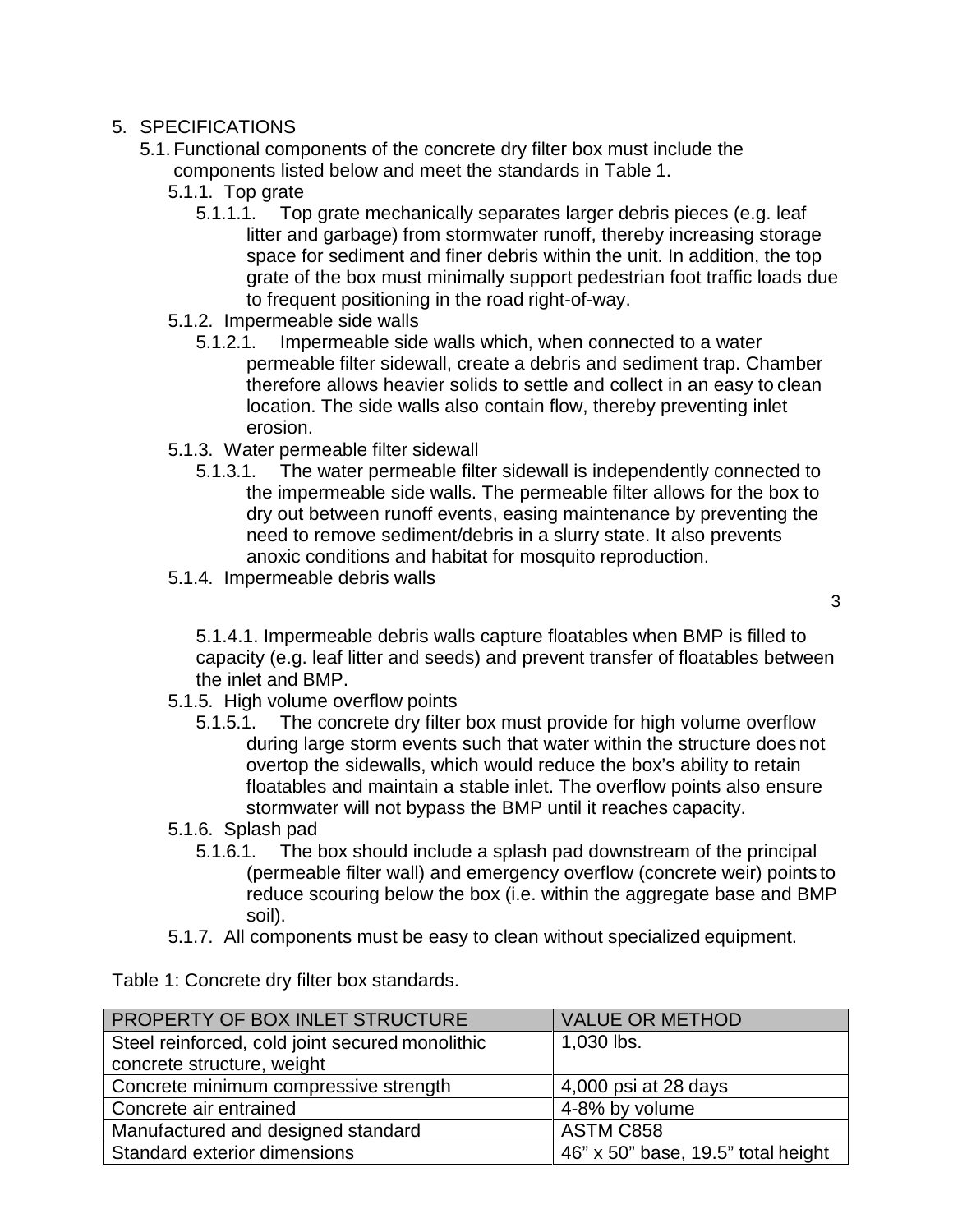### 6. DELIVERY, STORAGE, AND HANDLING

#### 6.1.Delivery

- 6.1.1. Delivery of a concrete dry filter box must be from an authorized supplier.
- 6.1.2. Reasonable accommodations should be made to protect all materials from damage during delivery. Shipments should be inspected upon arrival to insure no damage occurred during transportation. Any damage found after delivery will be the responsibility of the contractor.
- 6.2.Storage and Handling
	- 6.2.1. Storage prior to installation should occur on smooth surfaces, free from dirt, mud, and debris. Boxes are designed to persist in all seasons so temperature and precipitation should not be a problem.

### 7. INSTALLATION

- 7.1.A concrete dry filter box should rest on a level, solid base to prevent settling. A well-draining aggregate base material (minimum 6" thickness) should be compacted to 95% percent standard proctor. The aggregate base should have a surface area equal to or larger than the concrete dry filter box base.
- 7.2. The aggregate base location and distance behind the curb depends on site considerations but considerations should include bioretention basin side slopes and inlet slope to promote water flow into the unit.
	- 4
- 7.3. The filter box must include a 4" base to provide a firm foundation for the chamber structure and to supply a splash pad for water entering the unit.
- 7.4.Excavation at the unit installation location should ensure sufficient depth for the 6" aggregate base, concrete dry filter box base, and ponding depth of the bioretention practice. For example, if the ponding depth of the basin is designed to be 1' and the concrete dry filter box base is 4", then soil should be excavated to 1'-10" (1' ponding depth, 6" aggregate base, 4" filter box base).
- 7.5.Stormwater is most commonly directed into the box via a curb-cut or concrete inlet. Said inlet should be framed from the back of the curb to the unit inlet prior to pouring. Top elevations of the framing should match the top of the curb on the street side and the top of the filter box on the bioretention side. Expansion joint material should be used between the concrete curb and concrete dry filter box.
- 7.6.Side curbs of the poured inlet must have an insurmountable profile to prevent water flow from overtopping the downstream side of the inlet.
- 7.7. The slope of the inlet from the gutter to the filter box must be large enoughto promote the inflow of water to the filter box.

#### 8. OPERATION

- 8.1. Items below assume proper installation of the concrete dry filter box based on design guidelines.
	- 8.1.1. Stormwater entering the box via a curb-cut or concrete inlet must pass through the top metal grate. The grate provides for mechanical sorting of larger debris such as leaves and garbage.
	- 8.1.2. Once in the box, the vertical, permeable filter wall allows for settling within the box and filtration of stormwater through the permeable filter screen. Should the filter screen clog or the unit fill, maintenance will be required.
	- 8.1.3. As the box and BMP fill, the water level rises and the top debris walls of the box restrict floatable debris from entering or exiting the BMP.